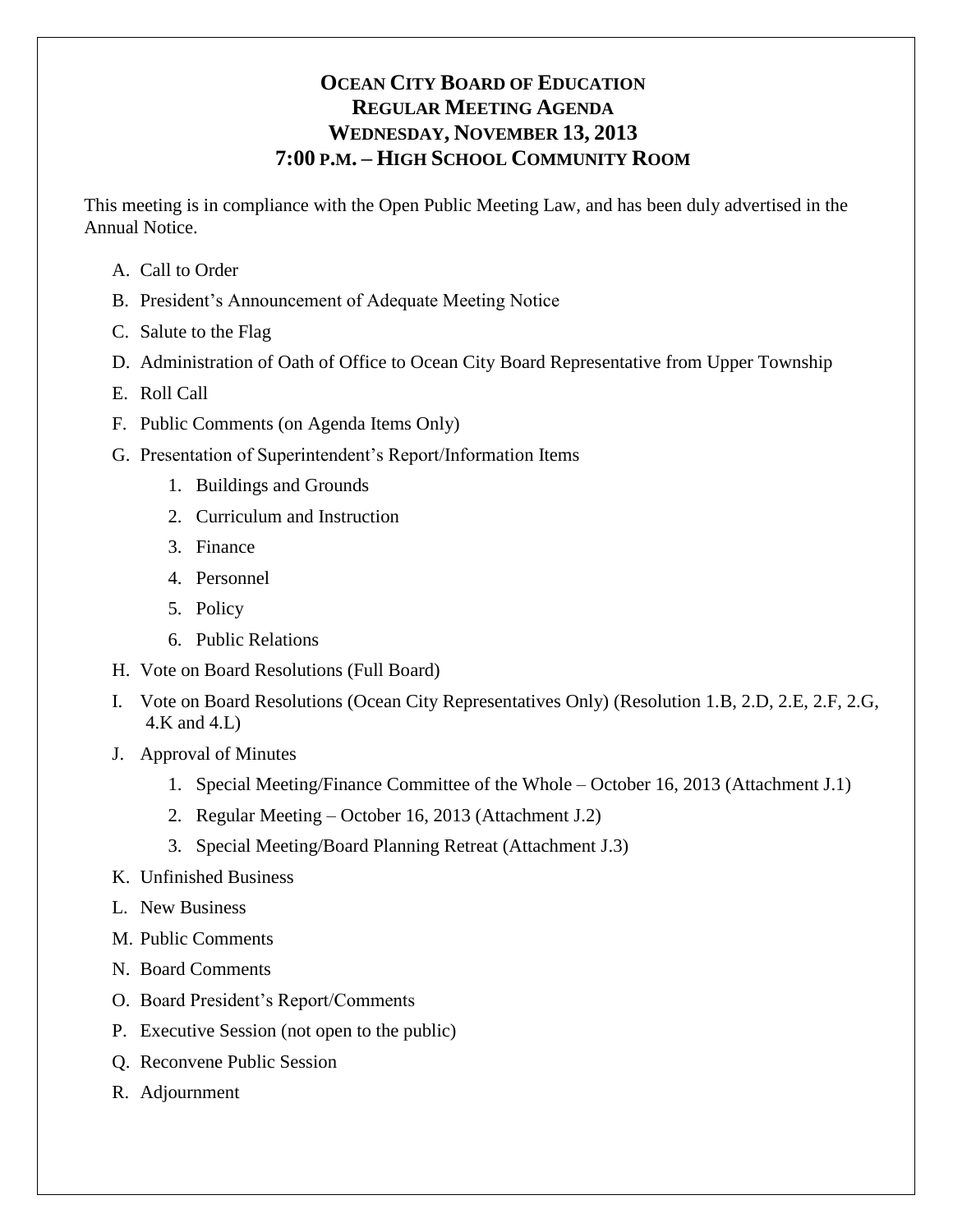**ADMINISTRATION OF OATH OF OFFICE TO OCEAN CITY BOARD REPRESENTATIVE FROM UPPER TOWNSHIP:** William Holmes.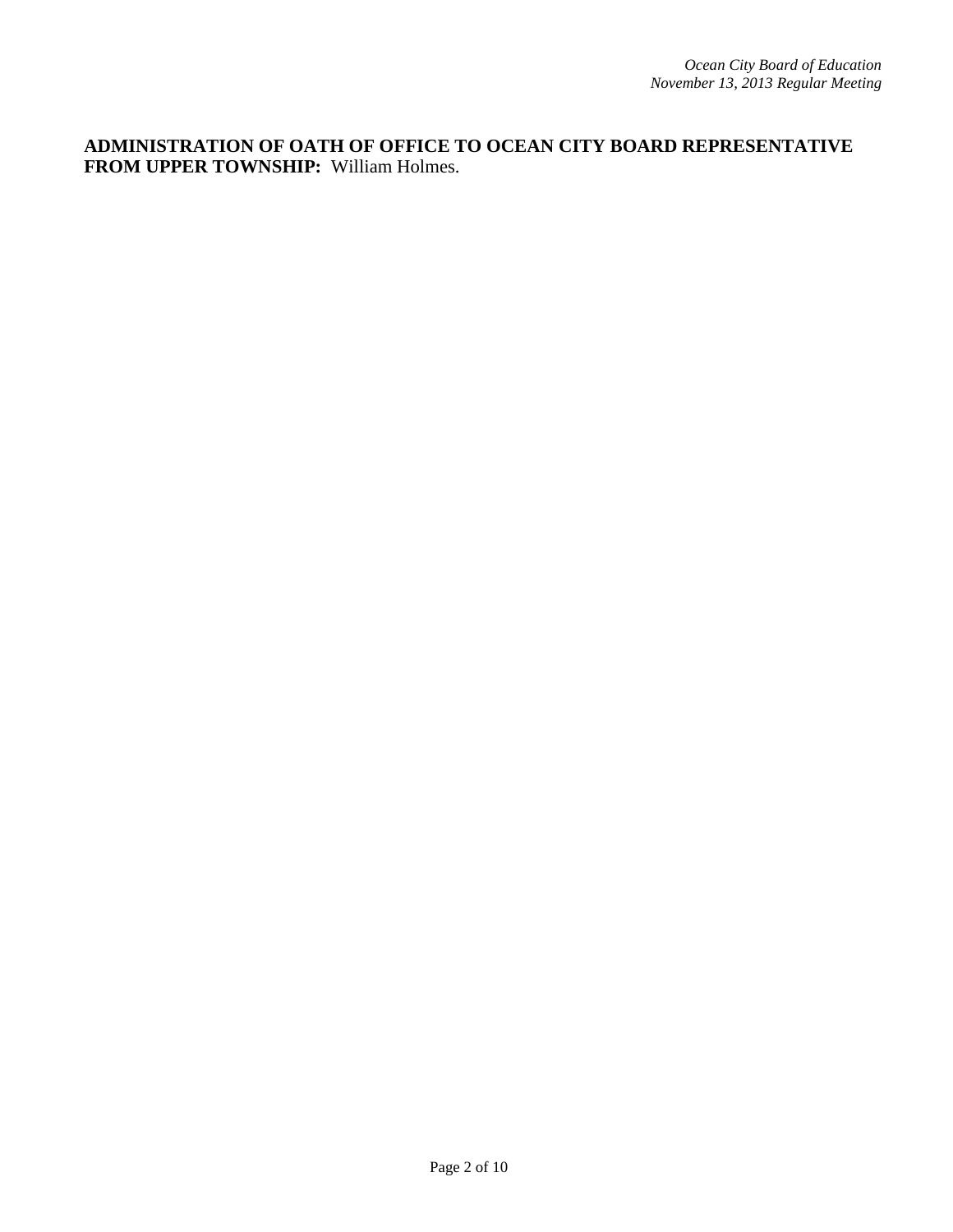#### **OFFICE OF THE**

#### **SUPERINTENDENT OF SCHOOLS**

**TO:** Ocean City Board of Education

### **FROM: Dr. Kathleen Taylor, Superintendent of Schools**

**RE:** November 13, 2013 Regular Board Meeting

**MOTION:** Based on the recommendation of the Superintendent of Schools, the following resolutions are presented for formal approval by the Board of Education.

#### **1. Buildings and Grounds**

A. Change Order (Attachment #1.A)

The Board approves the attached Change Order #1 for Levy Construction, Inc. for the Ocean City High School Auditorium Renovation in the amount of \$4,550.00 for the replacement of ten wood veneer panels along the lower walls of the auditorium adjacent to the stage steps.

### B. Use of Facilities **(Ocean City Representatives Only)** The Board approves the following requests for the use of the High School and Intermediate School:

| <b>High School</b>        |                                                 |
|---------------------------|-------------------------------------------------|
| Requested By:             | Ocean City Republican Club                      |
| Use:                      | NBC 40 presentation on "Sandy"                  |
| Date/Times:               | November 19, 2013 (Tues), 6:30PM-8:30PM         |
| Room:                     | <b>Community Room</b>                           |
| Fee:                      | \$60.00                                         |
| Requested By:             | Ocean City Junior Wrestling Association         |
| Use:                      | <b>Junior Wrestling Tournament</b>              |
| Dates/Times:              | March 8, 2014 (Sat), 5:00PM-8:00PM – set up     |
|                           | March 9, 2014 (Sun), 6:30AM-4:00PM - tournament |
| Rooms:                    | Main Gym and Auxiliary Gym                      |
| Fee:                      | No charge                                       |
| $In$ tampadiata $Sq$ haal |                                                 |

Intermediate School

| Requested By: | Betsy Young Memorial Fund                             |
|---------------|-------------------------------------------------------|
| Use:          | <b>Benefit Dinner</b>                                 |
| Dates/Times:  | November 21, 2013 (Thurs), $3:00PM - 5:00PM - set up$ |
|               | $5:00PM - 8:00PM -$ dinner                            |
| Room:         | Multi-Purpose Room/Cafeteria                          |
| Fee:          | No charge                                             |
|               |                                                       |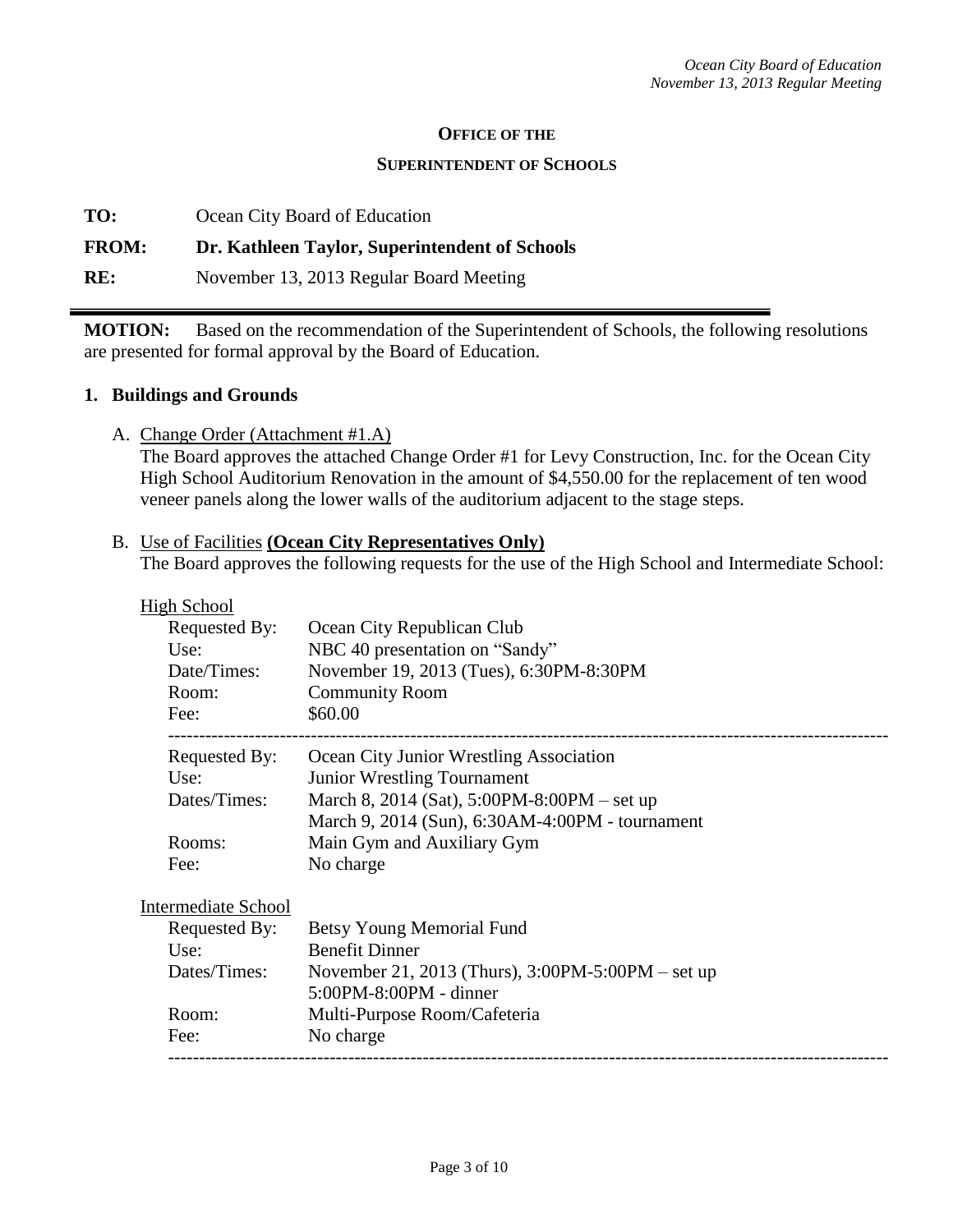| Requested By: | <b>South Jersey Sports League</b>                       |
|---------------|---------------------------------------------------------|
| Use:          | Dodgeball                                               |
| Date/Times:   | January 7, 2014 – March 18, 2014 (Tues), 8:30PM-10:00PM |
| Room:         | Gym                                                     |
| Fee:          | \$1,155.00                                              |

## Informational Items

| Ocean City High School                          | October 15, 2013 |
|-------------------------------------------------|------------------|
| Ocean City Intermediate School October 29, 2013 |                  |
| <b>Ocean City Primary School</b>                | October 18, 2013 |

# **Security Drills**

| Ocean City High School                          | October 17, 2013 |
|-------------------------------------------------|------------------|
| Ocean City Intermediate School October 18, 2013 |                  |
| Ocean City Primary School                       | October 17, 2013 |

- Discussion
- Buildings and Grounds Committee Report Mr. Oves, Chairperson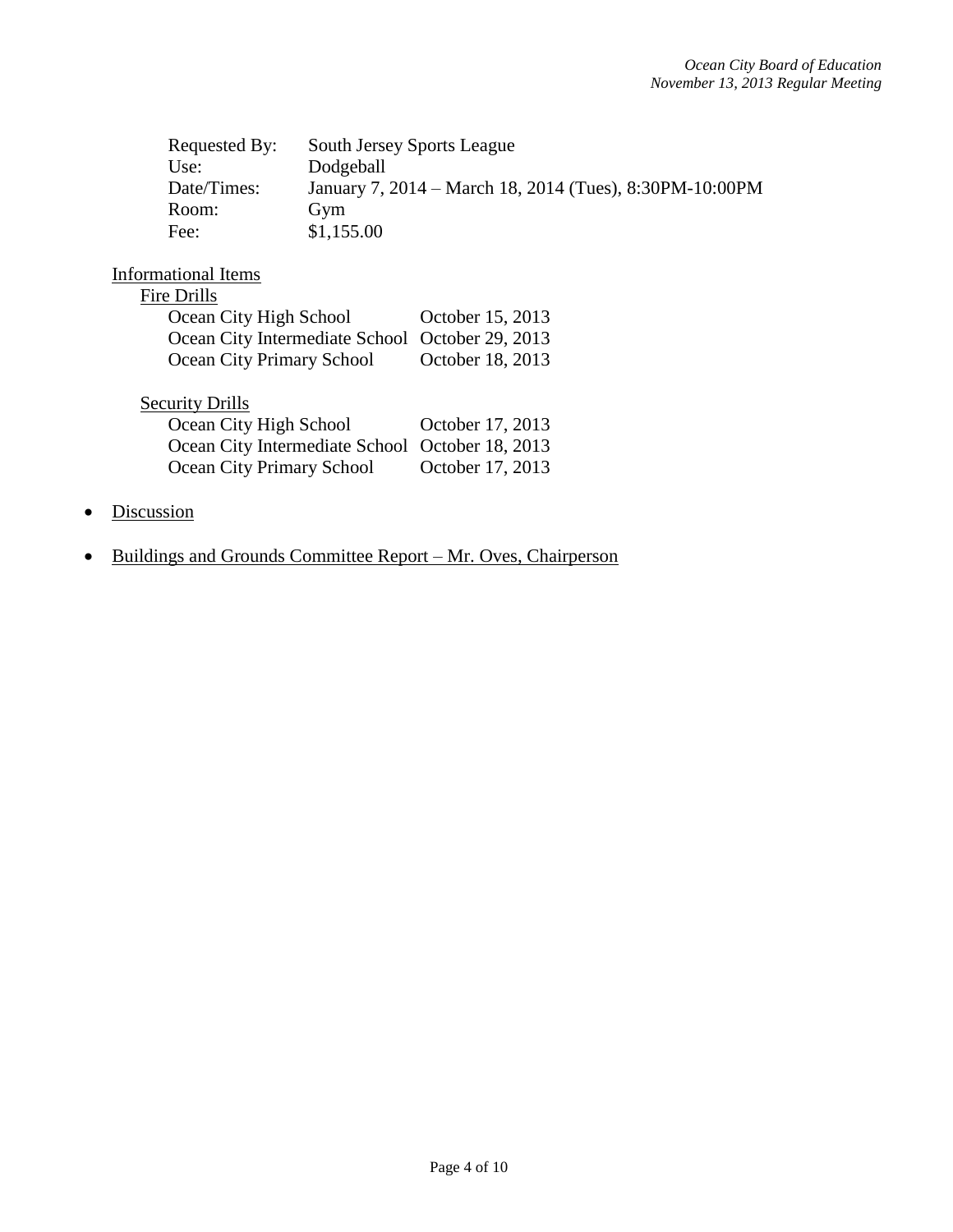### **2. Curriculum and Instruction**

- A. High School Field Trip Request (Attachment #2.A) The Board approves the attached High School Field Trip list.
- B. No Child Left Behind (NCLB) Fiscal Year 2014 Grant Amendment Submission The Board authorizes the School District's amended submission of the NCLB fiscal year 2014 grant application. This Amendment is being submitted for the movement of funds between line items.
- C. High School Winter Sports' Schedules (Attachment #2.C) The Board approves the attached High School 2013-14 Winter Sports' Schedules.
- D. Intermediate School Winter Sports' Schedules (Attachment #2.D) **(Ocean City Representatives Only)** The Board approves the attached Intermediate School 2013-14 Winter Sports' Schedules.
- E. Intermediate School After-School Tutoring Program **(Ocean City Representatives Only)** The Board approves an Intermediate School after-school tutoring program in Language Arts and/or Mathematics. The program will run from mid-January 2014 through mid-April 2014 @ \$30/hour for a total of (not to exceed) 150 hours; total cost of program not to exceed \$4,500.00.
- F. Field Trip Request Intermediate School (Attachment #2.F) **(Ocean City Representatives Only)** The Board approves the attached Intermediate School Field Trip list.
- G. Field Trip Request Primary School (Attachment #2.G) **(Ocean City Representatives Only)** The Board approves the attached Primary School Field Trip list.

Informational Item (Attachments)

Out-of-School Suspension Reports for October 2013. Harassment, Intimidation and Bullying investigation report.

- Discussion
- Curriculum and Student Affairs Committee Report Mr. Bauer, Chairperson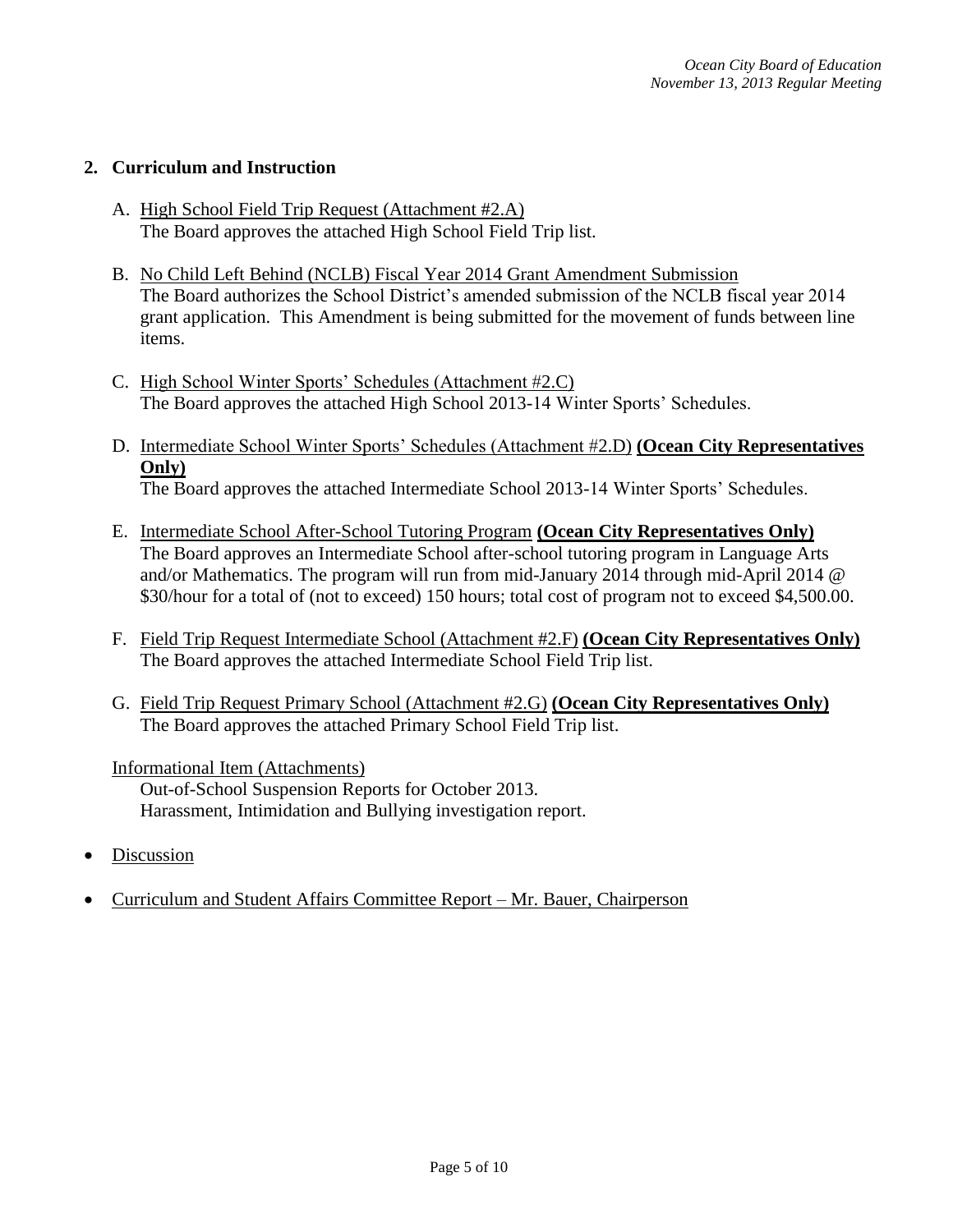## **3. Finance**

- A. Bill List (Attachment #3.A) The Board approves payment of bills for November 2013 in the amount of \$3,096,319.03.
- B. Secretary and Treasurer Reports (Attachment #3.B) The Board approves the Board Secretary's Monthly Financial Report and the Treasurer of School Funds' Reports for September 2013.
- C. Line Item Transfers (Attachment #3.C) The Board approves the revenue and appropriation transfers for September 2013. The Board also acknowledges receipt of the State of NJ mandated transfer reconciliation form for September 2013.
- D. Travel & Expense Reimbursement (Attachment #3.D) The Board approves the November 2013 list of Board of Education Members and School District Staff travel and related expense reimbursements.
- E. Tuition Contract Agreement The Board approves the 2013-14 Tuition Contract Agreement with the Wildwood Board of Education for one grade 12 student placed in a foster group home and attending Wildwood High School effective August 29, 2013 through June 30, 2014 in the amount of \$19,825.
- F. Olweus Bullying Prevention Program The Board approves the Olweus Bullying Prevention Program through Atlantic Prevention Resources for the 2013-14 school year in the amount of \$1,250.00. This program includes training and consultation.
- G. Donation

The Board accepts a donation from Ron and Denise Smith of a Jupiter Bari Saxophone valued at \$3,675.00 for the Instrumental Music Department in memory of Jerry Schwartz.

Discussion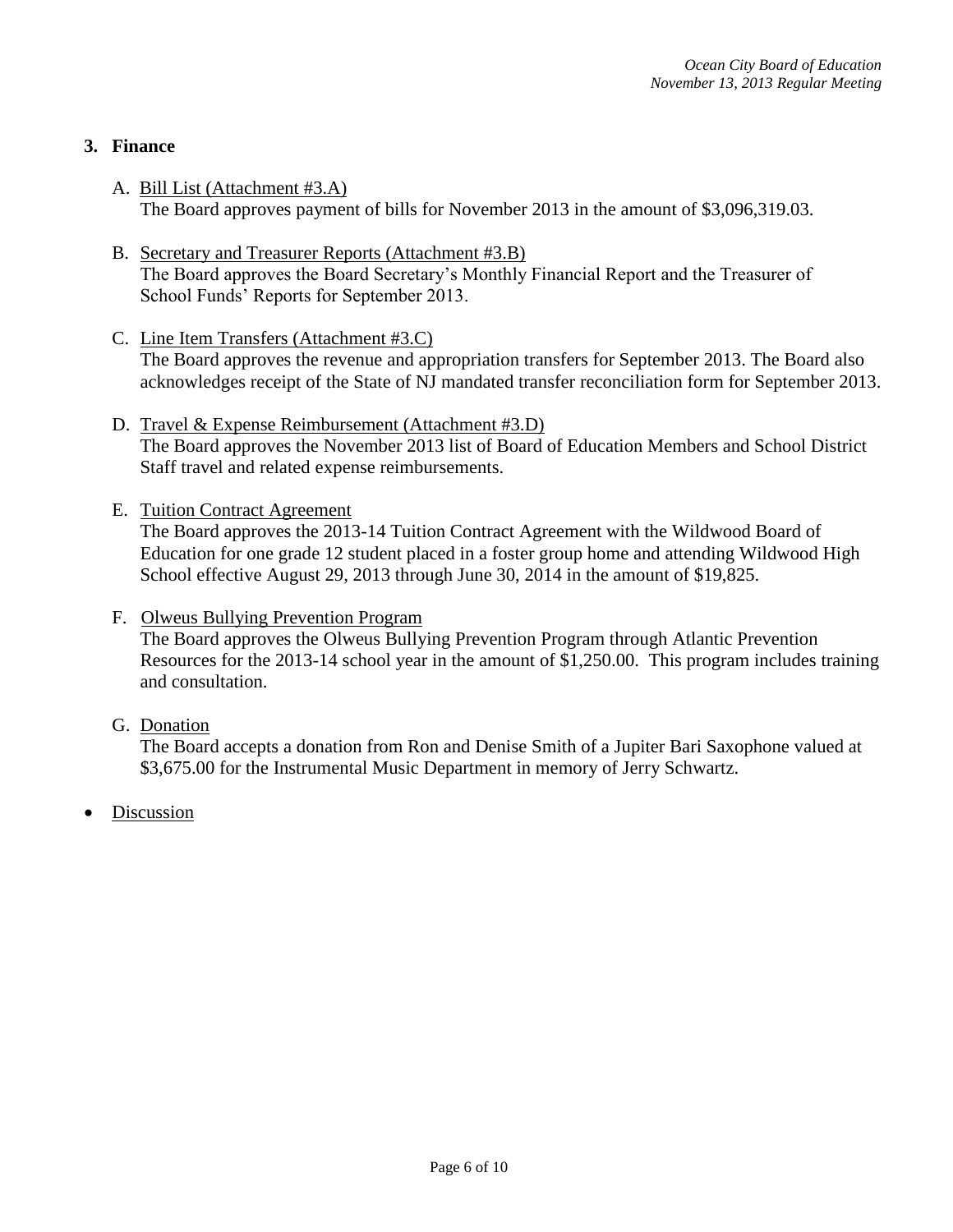## **4. Personnel**

- A. Substitutes (Attachment #4.A) roll call vote The Board approves the attached, criminal history approved/HIB trained substitutes, for the 2013-14 school year.
- B. High School Volunteer Coach roll call vote The Board approves Rebecca Jenkins as the volunteer boys' and girls' diving coach for the 2013-14 school year.
- C. High School Co-Curricular Activity Sponsors and Stipends\* roll call vote The Board approves the following co-curricular activity sponsors and stipends for the 2013-14 school year:

Kevin Humes, Chess Club Advisor, \$1,746\*, step 1 Maureen Popp, fall play co-costume design, not to exceed \$100\*\* Nancy Karsner, fall play co-costume design, not to exceed \$100\*\* David Uhrich, fall play set construction, not to exceed \$1,000\*\*

D. Certificated Staff Retirement – roll call vote

The Board accepts with deep regret the following High School retirements: Alfred Angelo, Health and Physical Education Teacher, effective as of January 1, 2014 Patrick Mulvaney, Special Education Teacher, effective as of January 1, 2014 Margaret Kaighn, Special Education Teacher, effective as of February 1, 2014

- E. Supportive Staff Retirement roll call vote The Board accepts with deep regret the retirement of Robert Gannon, High School Head Custodian, effective as of January 1, 2014.
- F. Certificated Staff Resignation roll call vote The Board accepts the resignation of Donna Michalak, High School Teacher of English, effective as of January 1, 2014.
- G. District Supportive Staff New Employment roll call vote The Board approves *name to be provided*, Interim Special Education Aide, effective November 14, 2013 through June 30, 2014, at step 1, \$17,513\* (pro-rated), 6½ hours per day.
- H. Revised Leave of Absence High Certificated Staff (Attachment #4.H) roll call vote The Board approves employee #1622, a revised paid leave of absence, effective September 3, 2013 through November 11, 2013 and a revised unpaid FMLA/NJFLA leave of absence, effective November 12, 2013 through December 13, 2013, returning to work on December 16, 2013.
- I. Leave of Absence District Certificated Staff (Attachment #4.I) roll call vote The Board approves employee #3545, a paid leave of absence, effective February 10, 2014 through March 11, 2014 and an unpaid leave of absence, effective March 12, 2014 through March 24, 2014, returning to work on March 25, 2014.

\*pending negotiations

**\*\***stipends paid from gate sales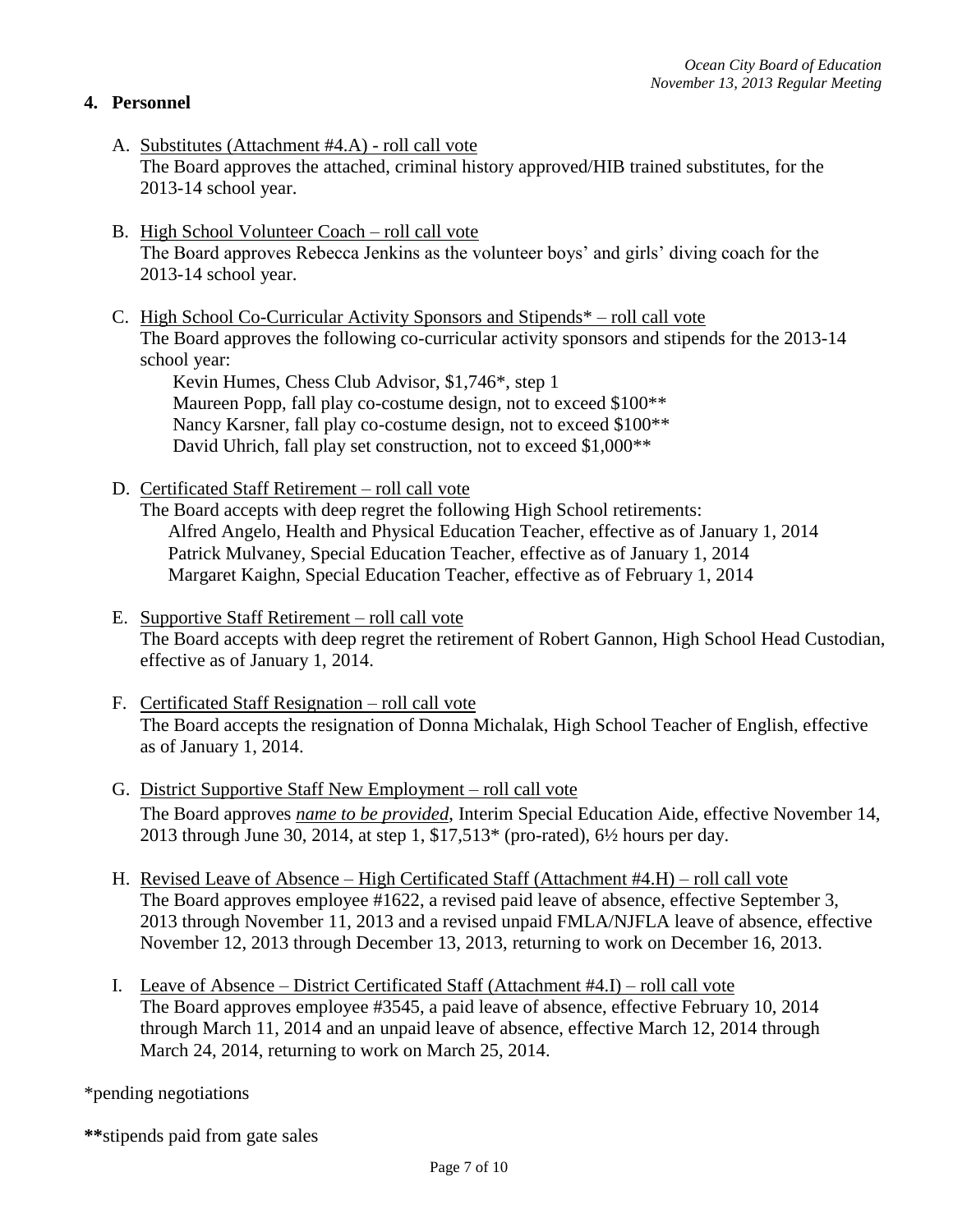- J. Short Term Leave Replacement District Certificated Staff roll call vote The Board approves *name to be provided*, short term leave replacement Elementary/Technology Teacher, effective November 14, 2013 through January 22, 2014, at \$160 per day.
- K. Tenure roll call vote **(Ocean City Representatives Only)** The Board approves the granting of tenure to Franklin Butterick, Intermediate School Teacher of Music, effective January 3, 2014.
- L. Primary School EASE Before-School Program Teachers roll call vote **(Ocean City Representatives Only)**

The Board approves Ellen Wright, Primary School EASE Before-School Program teacher at a stipend of \$30 per hour on a rotating basis. Program is funded by Title  $1 - No$  Child Left Behind (NCLB), total program not to exceed \$15,000.

- Discussion
- Negotiations Committee Report Mr. Joseph Clark, Chairperson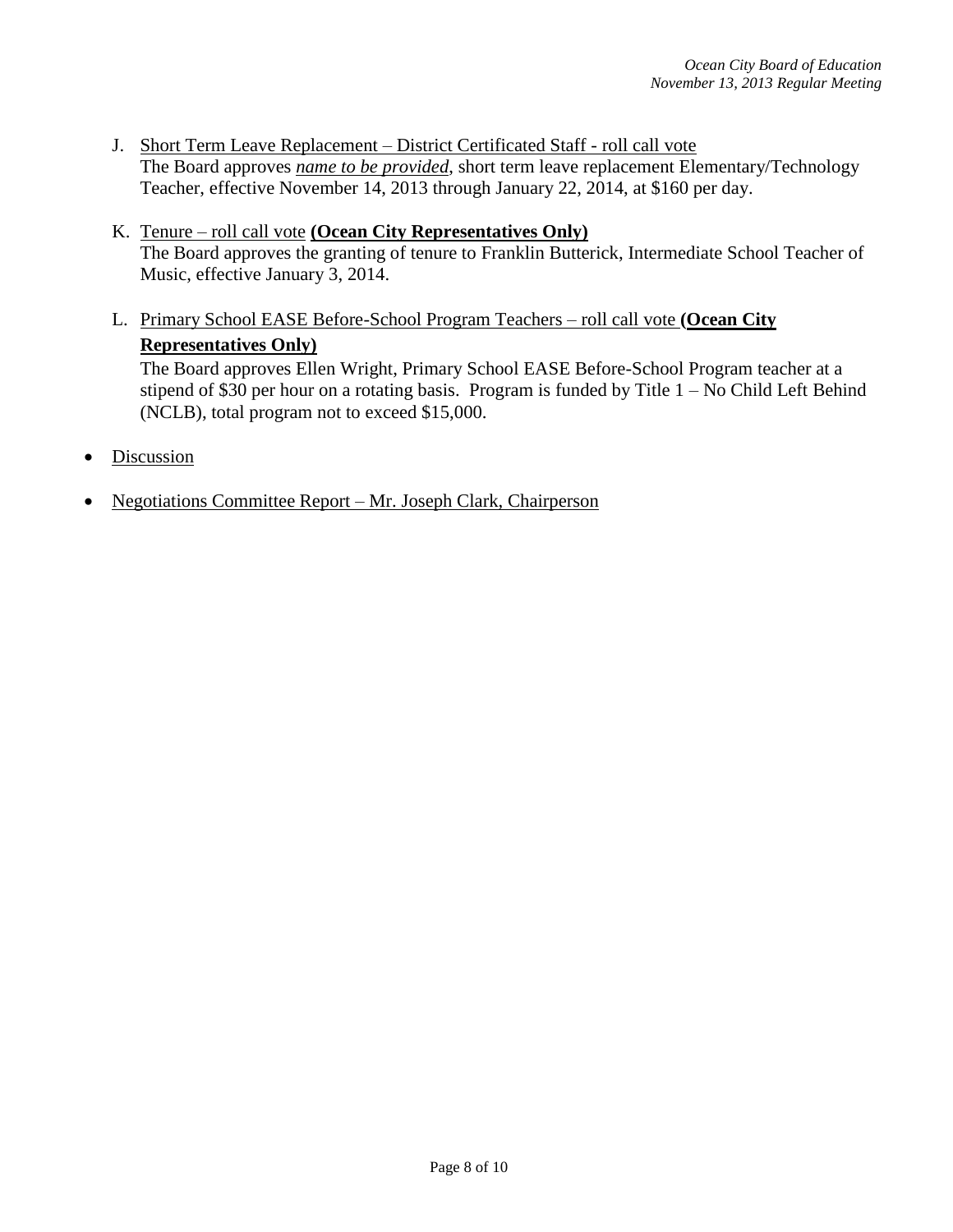# **5. POLICY**

A. Policies – 2nd Reading (Attachment #5.A)

The Board approves the following replacements, additions and or deletions to the Board Policy and/or Regulation Manuals.

- New Policies
	- 3372 Teaching Staff Member Tenure Acquisition
	- 3373 Tenure Upon Transfer or Promotion
	- 7523 School District Provided Technology Devices To Pupils
- B. Board Self-Evaluation and Goals

The Board approves the following that was discussed at their Special Meeting on October 17, 2013:

Board Self-Evaluation results, which reflect the majority perspectives are:

- Board Priorities:
	- o Board Operations
	- o Board and Community
- Board Goals:
	- o Ensure effective board operations through bylaws and effective meeting procedures
	- o Establish an effective community relations program
- Methods for Board Professional Development:
	- o NJ School Board Association weekly bulletins and monthly magazine
	- o NJ School Boards Association Annual Conference
	- o NJ School Boards Association Trainings
	- o Ocean City School Board Workshops and Trainings
- Discussion
- Policy Committee Report Mrs. Tiffany Prettyman, Chairperson